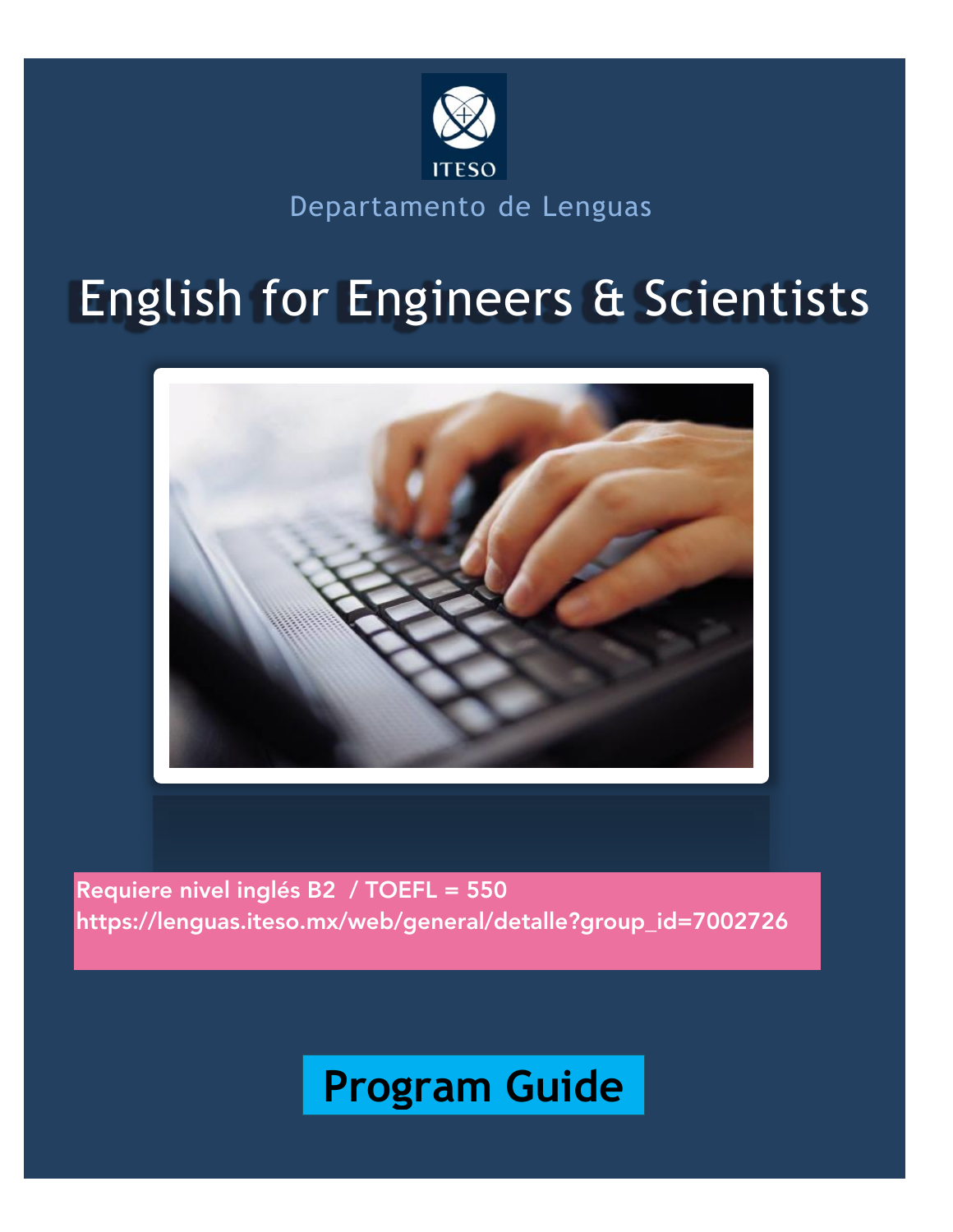# **Contents**

| $\bullet$      |  |
|----------------|--|
| $\blacksquare$ |  |
| $\blacksquare$ |  |
|                |  |
|                |  |
|                |  |
|                |  |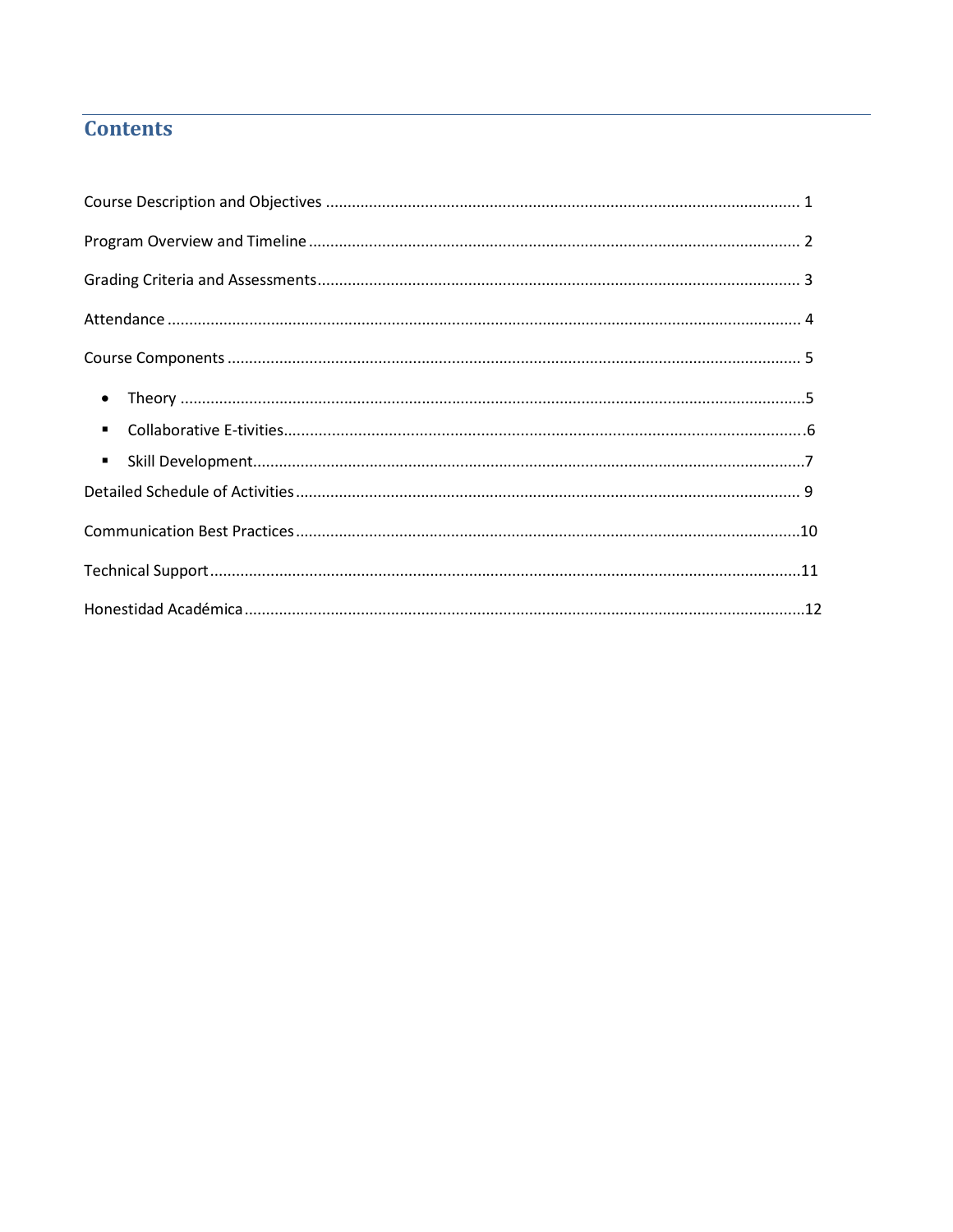## **Course Description and Objectives**

Nowadays scientists and engineers participate in many forms of discourse and, as such, are expected to communicate effectively with diverse audiences: from peers to managers, with clients as well as with the general public.

"English for Engineers and Scientists" is a practice-centered **workshop** course designed to help future professionals in these fields enhance their written communication skills in English. Students learn **text**  production techniques to build effective sentences and paragraphs, organize ideas logically, depict relations clearly, and present factual and visual information. Students have the opportunity to develop their **writing** competence through consistent practice and the completion of several projects that are professionally relevant in the fields of science and engineering (S&E).

| Instructor (for teachers and graduate students): | Michele Brennan Bourdon, PhD |  |  |  |  |  |
|--------------------------------------------------|------------------------------|--|--|--|--|--|
| <b>Office Hours:</b>                             | by appointment               |  |  |  |  |  |
| E-mail:                                          | brennan@iteso.mx             |  |  |  |  |  |

|                             | <b>Course Prerequisites:</b> Prior completion of ITESO's institutional English language requirement                                                                                                                                                                                                                                        |
|-----------------------------|--------------------------------------------------------------------------------------------------------------------------------------------------------------------------------------------------------------------------------------------------------------------------------------------------------------------------------------------|
| <b>Required Materials:</b>  | Material posted on Moodle page                                                                                                                                                                                                                                                                                                             |
|                             | English-only dictionary (can be online)                                                                                                                                                                                                                                                                                                    |
| <b>Student Preparation:</b> | This course is worth 8 credits, which means that students are <b>expected to work</b><br>on class-related activities for a total of 8 hours per week. Students are<br>responsible for keeping up with the pace of the class by <b>accessing the course</b><br>Moodle page and reading their institutional e-mail account on a daily basis. |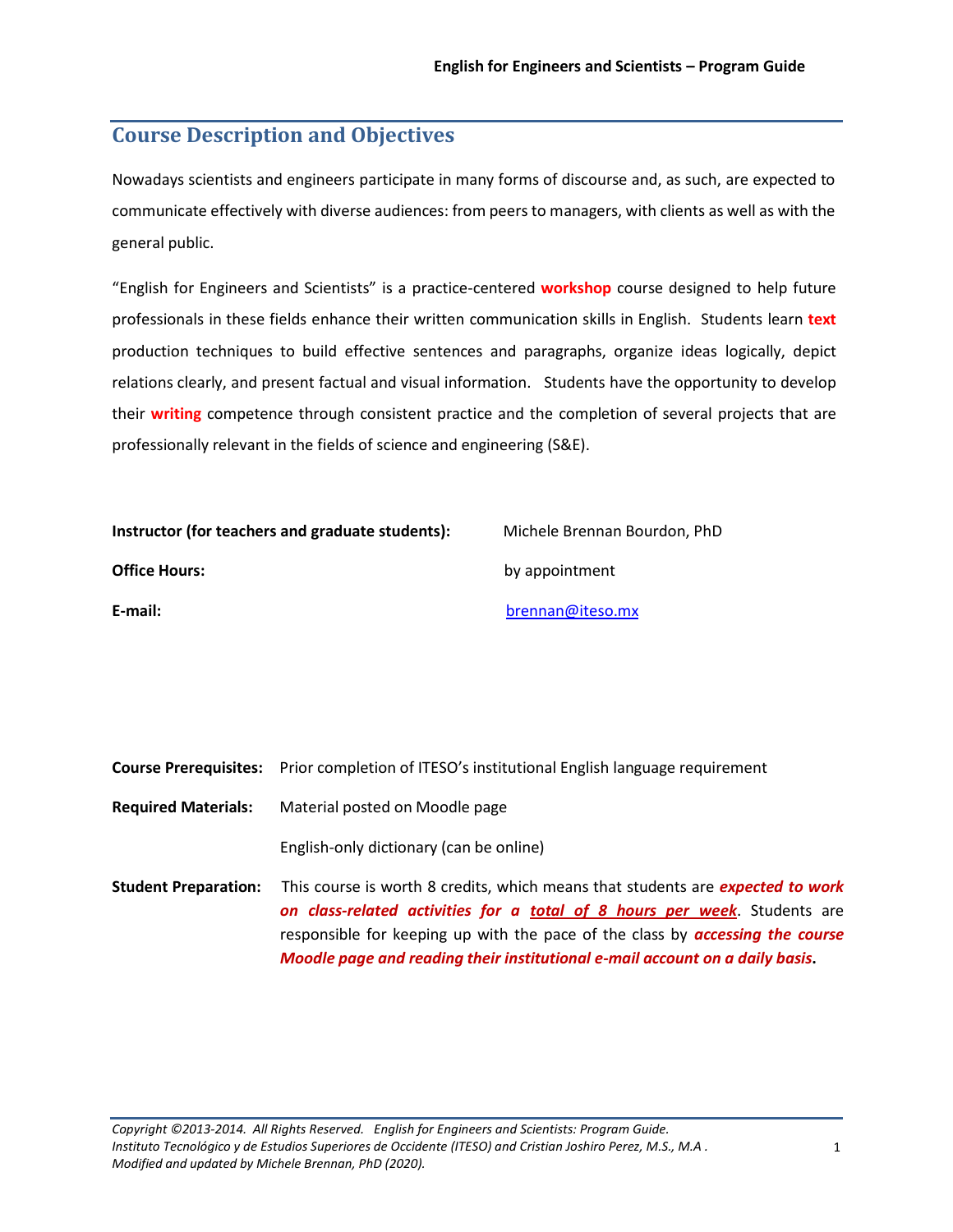# **Program Overview and Timeline**

Below is a general overview of the main topics and timeline that will be followed in this course:

| <b>Main Topic</b>                                                        | Week #       | <b>Important Activities</b>                                                                                                             |
|--------------------------------------------------------------------------|--------------|-----------------------------------------------------------------------------------------------------------------------------------------|
| 0. Introduction                                                          | $\mathbf{1}$ | Personal introductions.<br>Students make sure discussion board posting<br>policy for the entire term is well-understood.<br>No project. |
| 1. Principles of Effective<br>Writing for EFL Students                   | $2 - 3$      | Focus on writing practice. No project.                                                                                                  |
| 2. The Writing Process,<br><b>Better Sentences and</b><br>Paragraphs (I) | $4 - 5$      | Focus on writing practice. No project.                                                                                                  |
| 3. Business Correspondence                                               | $6 - 7$      | Project 1 Draft: Résumé and CL                                                                                                          |
| 4. Better Sentences and<br>Paragraphs (II), Visual                       |              | Project 1 Final: Résumé and CL                                                                                                          |
| <b>Information, S&amp;E Reports</b>                                      | $8 - 9$      | Project 2 Draft: Lab Report                                                                                                             |
| 5. Persuasive<br>Communication,                                          |              | <b>Project 2 Final: Lab Report</b>                                                                                                      |
| Comparison and Contrast,<br><b>S&amp;E Proposals</b>                     | $10 - 11$    | <b>Project 3 Draft: Argumentative writing</b>                                                                                           |
|                                                                          |              | <b>Project 3 Final: Argumentative writing</b>                                                                                           |
| 6. Technical Communication                                               | $12 - 13$    | <b>Project 4 Draft: Technical Writing</b><br>Answer the "Instrumento de Apreciación                                                     |
|                                                                          |              | <b>Estudiantil" (in Zona Reservada)</b>                                                                                                 |
|                                                                          |              | Project 4 Final: Technical Writing (IAE continues)                                                                                      |
| 7. Academic Writing                                                      | $14 - 15$    | Final Paper Draft: Academic Paper                                                                                                       |
|                                                                          | 16           | <b>Final Paper: Academic Paper</b>                                                                                                      |
| 8. End of term                                                           | 17           | Individual feedback and posting of final grades                                                                                         |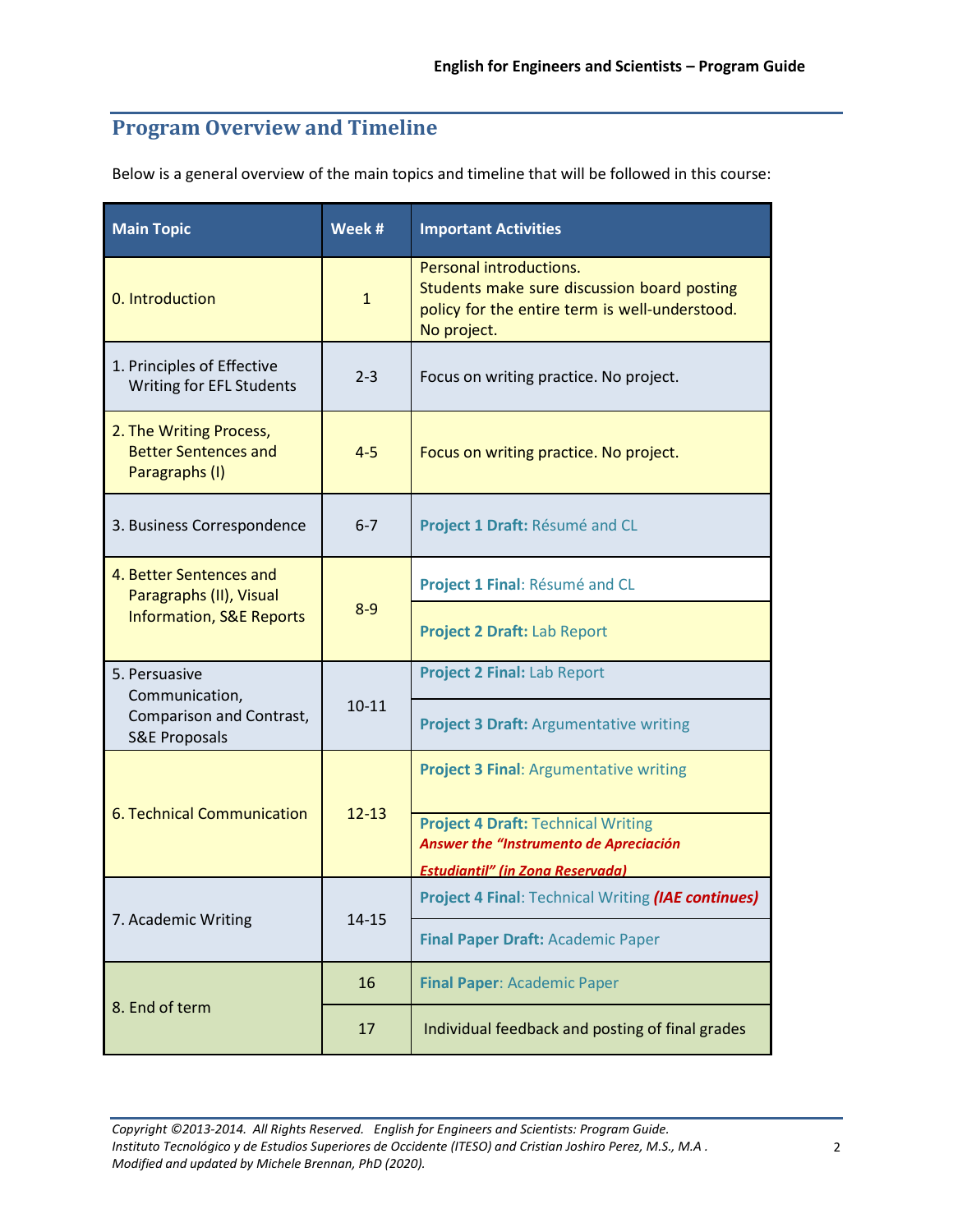# **Grading Criteria and Assessments**

| <b>Graded Component</b>                          | % Final Grade | <b>Description</b>                                                                                                                      |
|--------------------------------------------------|---------------|-----------------------------------------------------------------------------------------------------------------------------------------|
| E-tivities<br>(online collaboration)             | 0             | -Discussion Boards: Study Guide + Practice<br><b>Prerequisite to submit writing tasks and</b><br>projects.                              |
| Practice: writing tasks                          | 40            | -Writing Practice (5.7 points/unit)                                                                                                     |
| Projects<br>(4 projects x 10 'real' points each) | 48            | -Résumé and Cover Letter (12 points)<br>-Lab Report (12 points)<br>-Argumentative Writing (12 points)<br>-Technical Writing (12 points) |
| <b>Final Assessment</b>                          | 12            | -Academic Paper (12 points)                                                                                                             |
| <b>TOTAL:</b>                                    | 100           |                                                                                                                                         |

The table below outlines the total grade distribution for the course:

*Late or incomplete work:* Students are aspiring professionals and therefore, professional standards of work are expected. This includes deadlines. Assignments must be completed and submitted by the specified deadlines. Exceptions or accommodations will be made *only for* unavoidable and documented emergencies, such as major illnesses and hospitalization.

*Plagiarism* will result in a zero (0) on the entire assignment or midterm exam (if applicable) without the possibility of a re-submission. In terms of the overall class, a plagiarized assignment will be counted like one that is not turned in. For additional details, read the section titled *Honestidad Académica* at the end of this document.

All written assignments must be submitted professionally in **Arial or Times New Roman, font size 12**. Assignments should also be clearly labeled with student's name, assignment name and date in the upper right hand corner of the first page. All assignment files must be named with the following format:

*Complete name of the writing practice task or project + your name*

**In the case of projects (make sure you specify: DRAFT or FINAL VERSION)**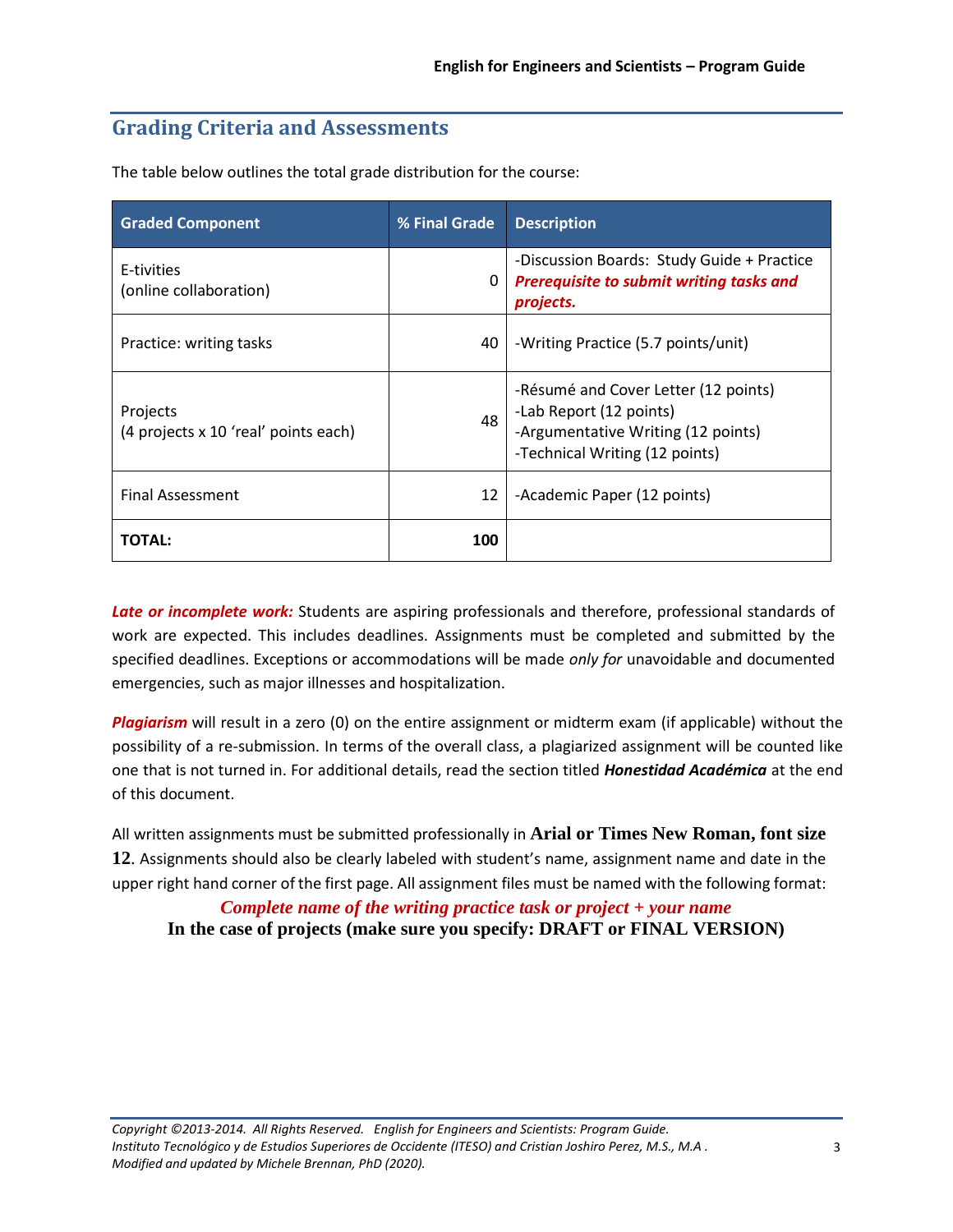# **Attendance**

If this were a face-to-face course, students would be expected to physically attend a classroom for 4 hours every week, for a total of 64 contact hours per semester.

In an online setting, students comply with that weekly 4-hour requirement by reading the Study Guide for each course unit and actively collaborating on the E-tivity discussion boards (*see E-tivities below*) that are set up for each unit.

*Thus, participation in the e-tivity discussion boards is a considered for class participation. The requirement is to participate in at least one discussion forum per unit with an original comment and also a reply to a classmate´s comment. You are free to make as many contributions as you wish. In units 1 and 2, since there are not any projects to submit, participation in the discussion boards will be key to earn class participation points in the course.*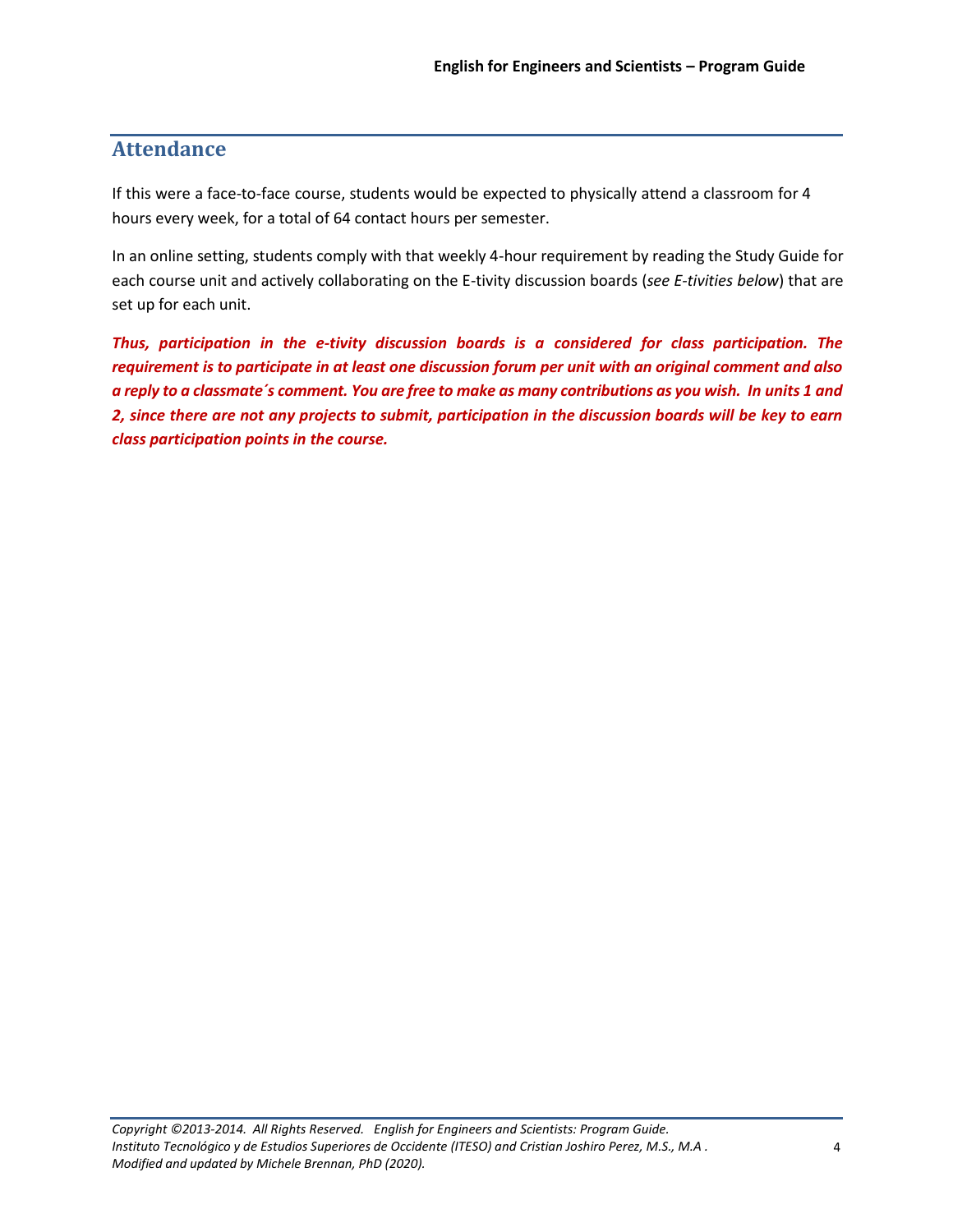## **Course Components**

The entire course is comprised of seven (7) main modules that are called units. Each unit lasts two weeks (individually referred to as *week 1* and *week 2*). The component breakdown of each unit is as follows:

| <b>Activities per Unit</b>                                                                |                            |                                            |                                          |  |  |  |  |  |  |
|-------------------------------------------------------------------------------------------|----------------------------|--------------------------------------------|------------------------------------------|--|--|--|--|--|--|
| <b>Type</b>                                                                               | Component                  | <b>Presentation Format</b><br>(by teacher) | <b>Submission Format</b><br>(by student) |  |  |  |  |  |  |
| <b>Theory</b>                                                                             | Study Guide (SG)           | PDF document                               | N/A                                      |  |  |  |  |  |  |
| <b>Collaborative E-tivities</b><br>(non-graded but<br>prerequisite to accept<br>projects) | <b>SG Discussion</b>       | Online discussion board                    | Discussion board post                    |  |  |  |  |  |  |
|                                                                                           | <b>Practice Discussion</b> | Online discussion board                    | Discussion board post                    |  |  |  |  |  |  |
| <b>Skill Development</b><br>(graded activities)                                           | <b>Writing Practice</b>    | Online Exercises and                       | Online Exercises /                       |  |  |  |  |  |  |
|                                                                                           |                            | PDF documents                              | MS Word Document                         |  |  |  |  |  |  |
|                                                                                           | Project                    | <b>PDF Document</b>                        | <b>MS Word Document</b>                  |  |  |  |  |  |  |

Below is a detailed description of each of the components that appear in the table above.

### • **Theory**

Every lesson begins with the reading of the unit's **Study Guide,** which focuses on one or several major learning topics.

As the name implies, the Study Guides are intended as a roadmap for students to direct their learning which, beyond reading the contents of the guide, should also be comprised of collaborative work (etivities or participation in the discussion boards) as well as skill development and project activities.

*Students are expected to apply the knowledge acquired through the reading of the Study Guides in all of the prescribed class activities. Any issues of understanding should be brought up via the corresponding discussion board.*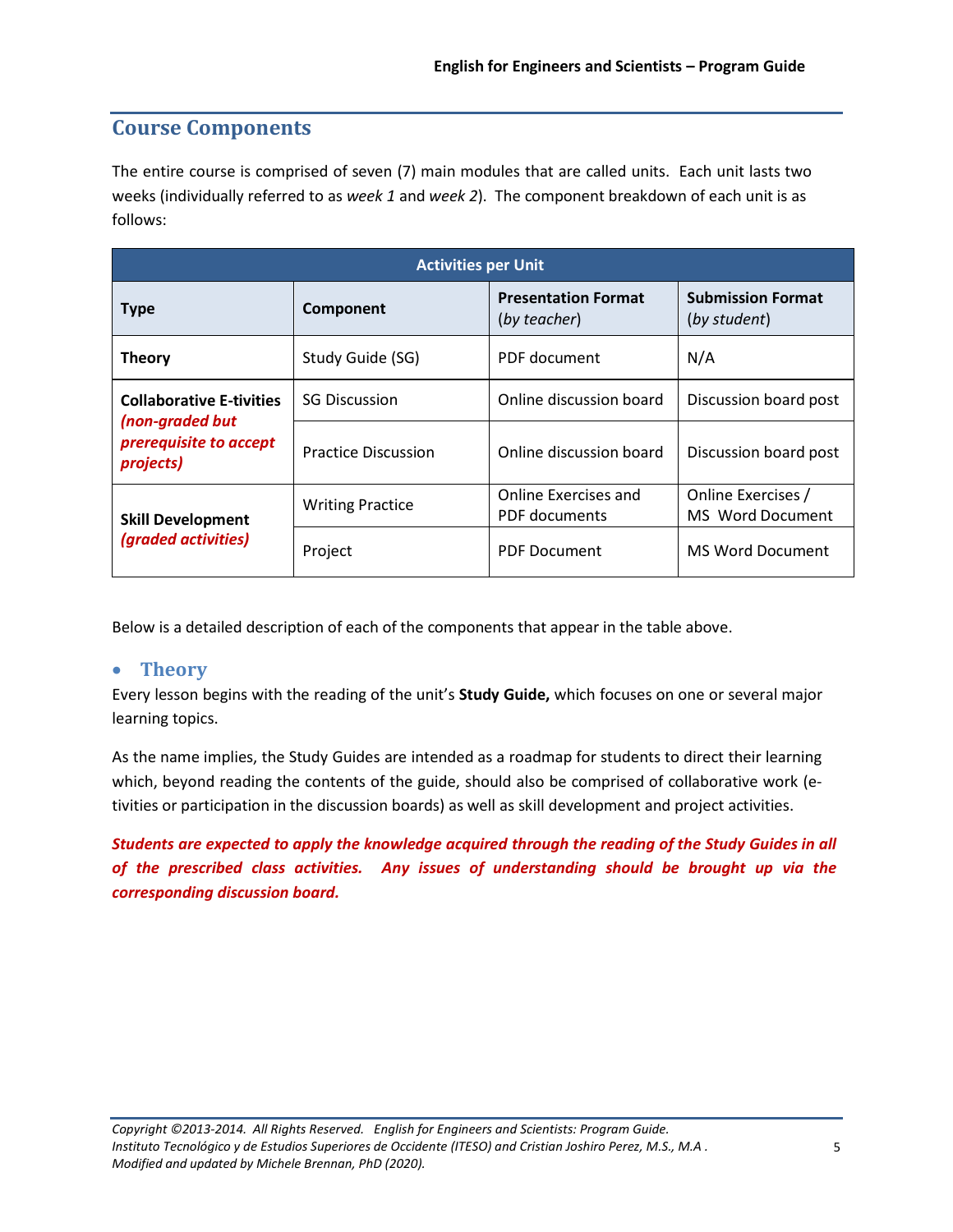## ▪ **Collaborative E-tivities (discussion boards or forums on Moodle)**

E-tivities are collaborative online activities (asynchronous) through which students work together to resolve issues of understanding and to engage in shared practice. *E-tivities are also a prerequisite that students must meet before the submission of any project or assignment.* **Note that there is no grade associated with E-tivities.**

E-tivities are also a channel through which students can refine their business communication skills, thus better preparing them for the type of interactions that are common in today's business environments. International employers expect to hire professionals with strong collaboration, argumentation, analytical, and communication skills; students can hone these skills through the collaborative interactions prescribed in this course's E-tivities.

With the exception of the first week of classes (Introduction), each unit features two (2) E-tivities set up as Moodle discussion boards or forums. These are:

#### **1. Study Guide Discussion**

This forum is designed for students to contribute at least one (1) original comment, impression, or question about the contents presented in each unit's Study Guide. Specific questions to the instructor may also be posted in this forum. More than one comment per student can be posted, by all means.

Students are also expected to reply and or respond to at least one (1) of their classmates' original contributions or direct inquiries. For students who need help generating topics for discussion, each Study Guide features a set of sidebars labeled **Study Guide Discussion Idea** designed to guide students with their original contributions to the forum.

#### **2. Practice Discussion**

This forum will be set-up as a free-form discussion board where students are free to post as many contributions as necessary to resolve any issues related to the practice (skill development) components of the lesson. Specific questions to the instructor related to class assignments and projects may also be posted here. However, students must at least contribute one (1) original comment or question. They must at least respond to one (1) of their classmates' questions or comments.

#### *IMPORTANT:*

Please consider that if a student does not comply with the minimum participation requirements in the discussion boards (or forums), the teacher will not accept his/her project or assignment, which immediately follow the forums. (In units 1 and 2, the teacher will not give credit to the practice writing tasks, even if they were answered correctly, if participation in the discussion boards did not take place).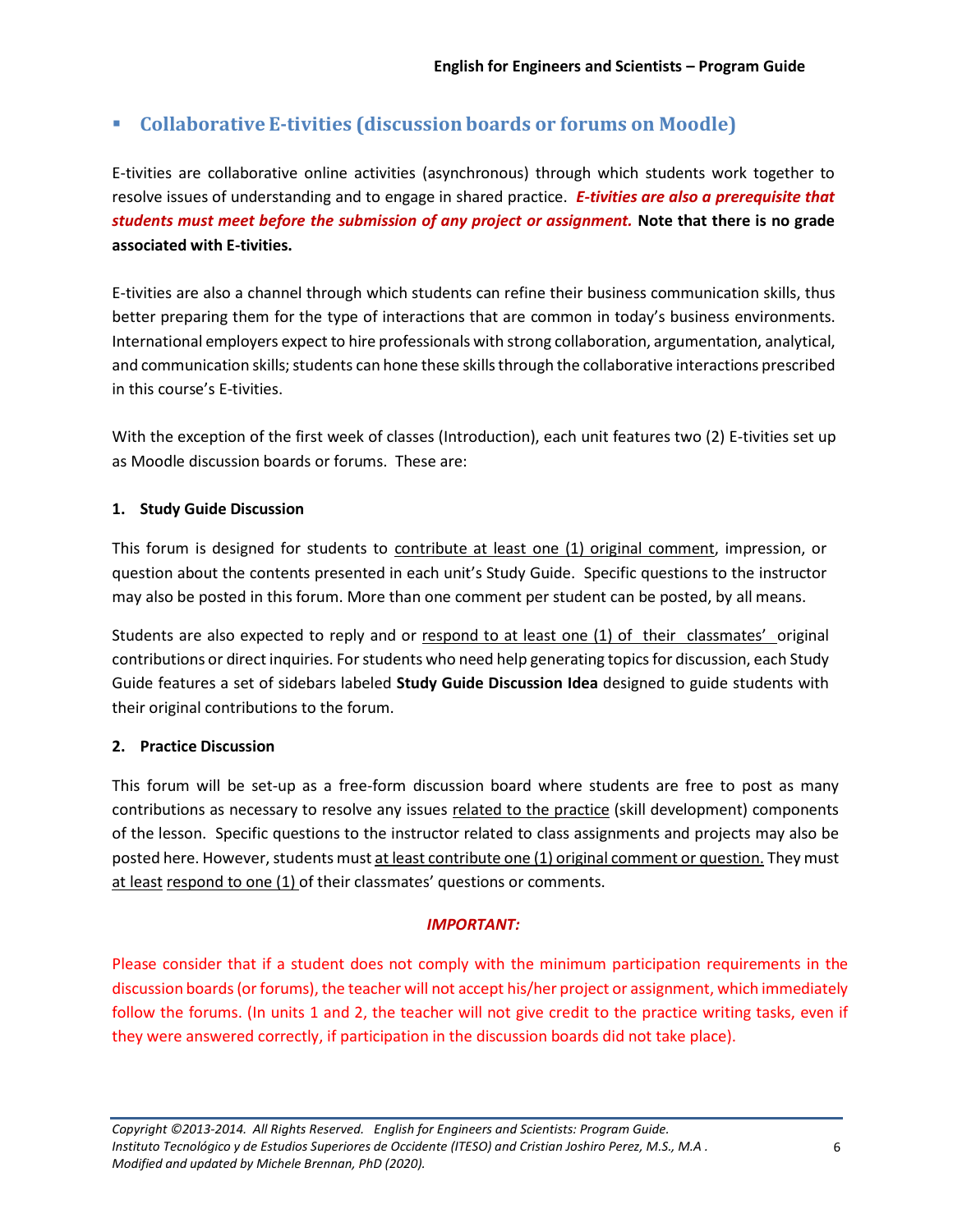#### **Guidelines for E-tivity Posts**

Online learning is greatly enriched when there is a high volume of student-directed activities in the discussion boards. In other words, students are expected to use the resources offered in the Study Guides and other complementary materials in order to resolve issues that may arise throughout the process of learning. In addition, students are strongly encouraged to enhance their own understanding by finding and sharing additional sources of knowledge outside of the resources made available through the standard class materials.

The teacher will monitor the ongoing activities and intervene to clarify any doubts that students may have regarding the theory or practice components of each lesson.

## *When posting their contributions in the Forums, students must observe the rules of "netiquette" and adhere to the following posting guidelines:*

- 1. Start every message with an opening salutation or greeting.
- 2. Use proper grammar and spelling.
- 3. Write well-formed sentences and paragraphs.
- 4. All questions, comments, replies, and responses must be fully thought out. In other words, all interventions must:
	- a. have substance,
	- b. demonstrate critical thinking,
	- c. reflect an awareness of the class material in question (theory content, assigned readings, learning tasks, practice, etc.), and
	- d. directly address the specific issue under discussion.
- 5. To avoid unnecessary repetition, it is best not to post questions or comments that have already been dealt with in the discussion board.
- 6. Messages should politely end with a closing salutation.

## ▪ **Skill Development**

The following skill development activities constitute the graded sub-components of the course:

• **Writing Practice** (5.7 points per unit)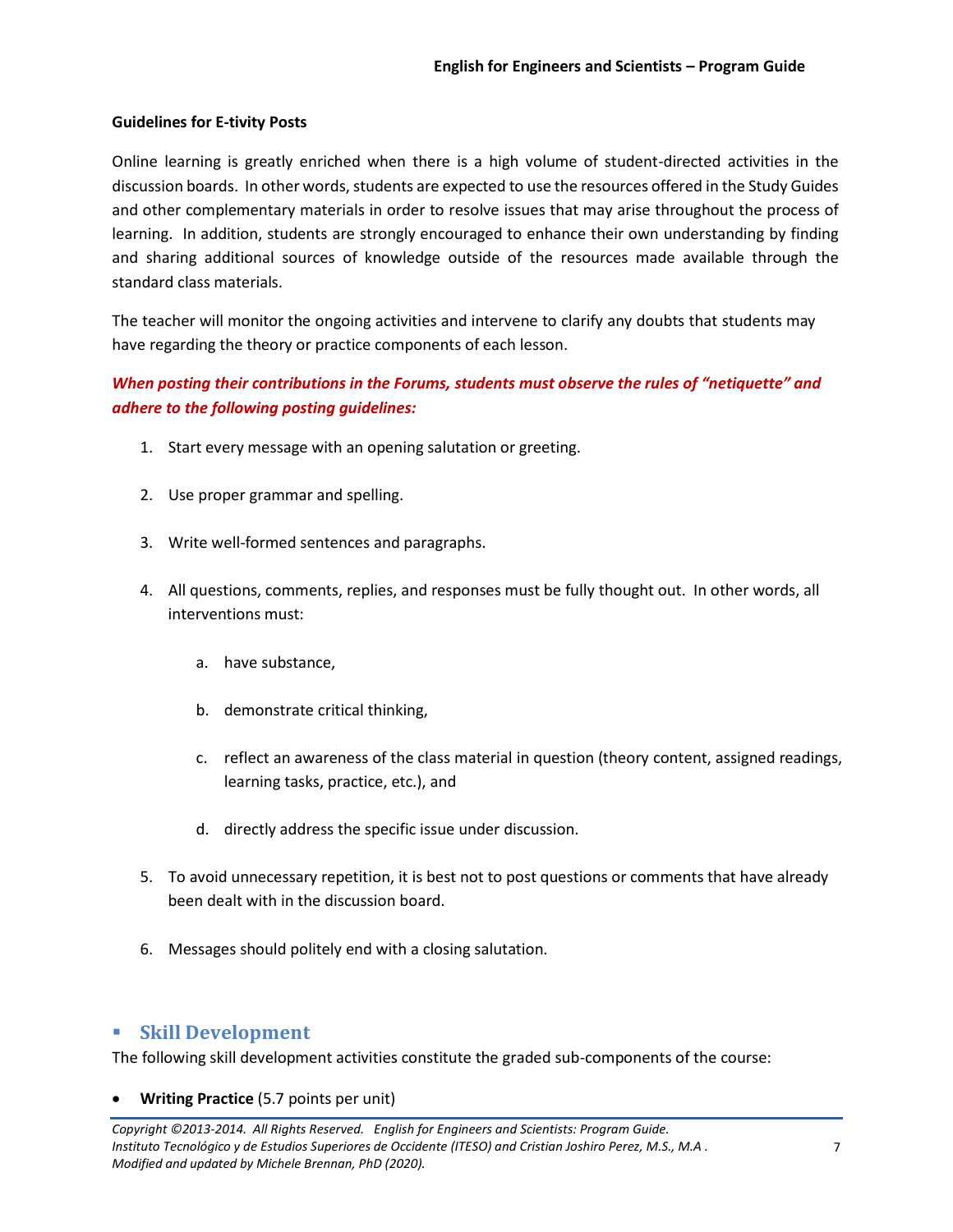Every lesson features a writing and editing sub-component for which students are expected to apply some of the concepts discussed in the Study Guide. Often, these exercises also serve as preparation for the assigned project work, as applicable.

#### **Projects** (12 points each)

These writing assignments are more substantial than the Writing Practice and adhere to a drafting and revision process. That is, students are required to submit a draft version of their work and the teacher will provide timely feedback. Based on the teacher's comments, students then revise their work and submit a final version a grade.

To facilitate student collaboration, the Practice Discussion Board may be used for posting questions and comments associated with each project.

*Important:* Projects that do not go through the drafting and revision process will not be accepted, thus earning the student an automatic grade of zero (0) points. No exceptions will be made.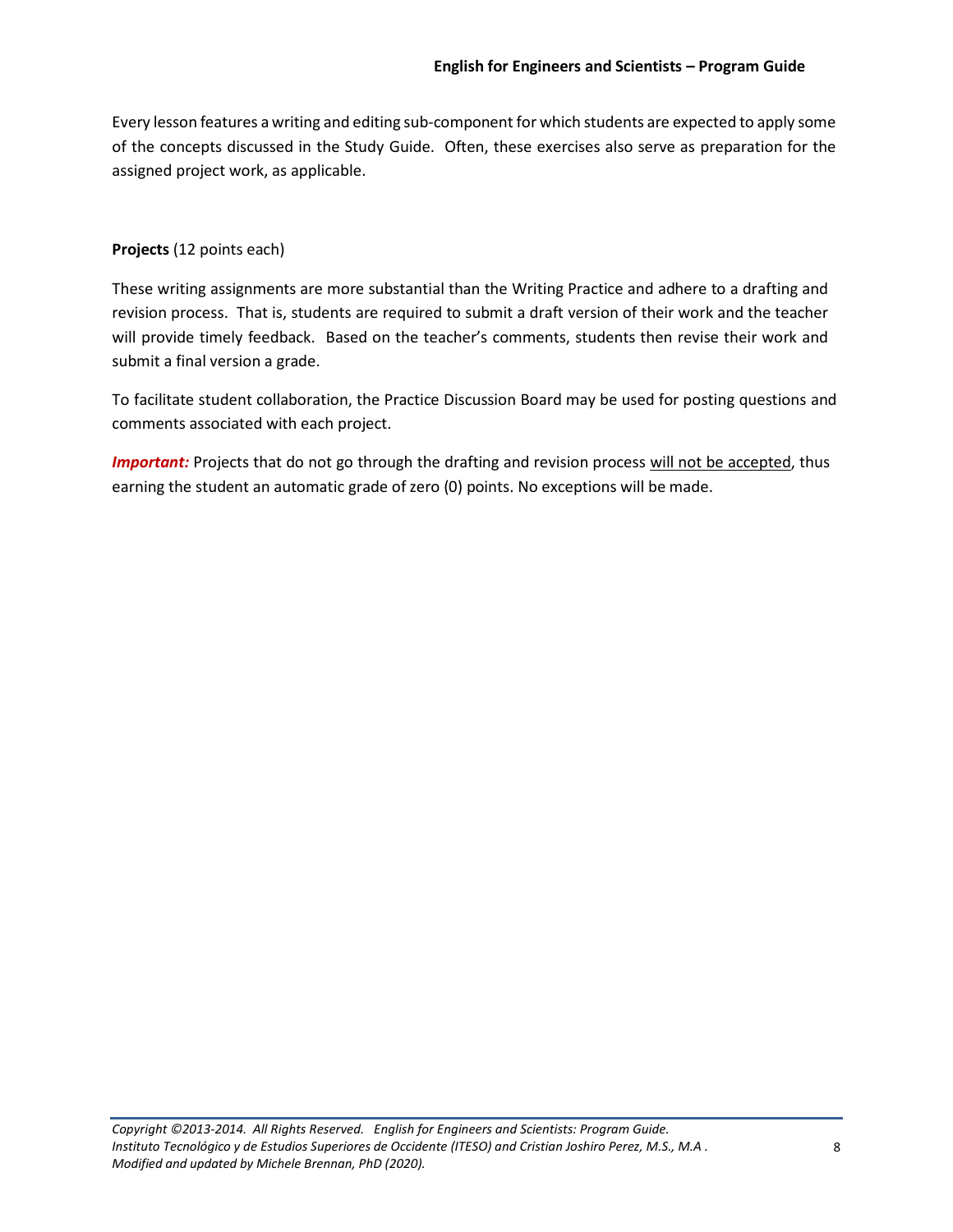## **Detailed Schedule of Activities**

Each unit is designed to span a period of two calendar weeks (a total of 14 days). Both students and the teacher are required to complete a set of tasks at specific times within that two-week period. The following table details the timeframe allocated to student activities:

| <b>Schedule of STUDENT Activities (per unit)</b> |                                |                                                                                                            |            |            |     |     |     |            |        |            |     |     |     |     |
|--------------------------------------------------|--------------------------------|------------------------------------------------------------------------------------------------------------|------------|------------|-----|-----|-----|------------|--------|------------|-----|-----|-----|-----|
|                                                  |                                | Week 1                                                                                                     |            |            |     |     |     |            | Week 2 |            |     |     |     |     |
| <b>Class Activities</b>                          | 1                              | $\overline{2}$                                                                                             | 3          | 4          | 5   | 6   | 7   | 8          | 9      | 10         | 11  | 12  | 13  | 14  |
|                                                  | <b>Mon</b>                     | Tue                                                                                                        | <b>Wed</b> | <b>Thu</b> | Fri | Sat | Sun | <b>Mon</b> | Tue    | <b>Wed</b> | Thu | Fri | Sat | Sun |
| <b>Study Guide Reading</b>                       | Finish unit<br>reading         |                                                                                                            |            |            |     |     |     |            |        |            |     |     |     |     |
| <b>Study Guide Discussion</b><br><b>Board</b>    |                                | <b>Post Study Guide DB contributions</b>                                                                   |            |            |     |     |     |            |        |            |     |     |     |     |
| <b>Practice Discussion</b><br><b>Board</b>       | Post Practice DB contributions |                                                                                                            |            |            |     |     |     |            |        |            |     |     |     |     |
| <b>Writing Practice</b>                          |                                | Develop writing practice assignments                                                                       |            |            |     |     |     |            |        |            |     |     |     |     |
| <b>Project (Units 3-7)</b>                       |                                | Work on project final (from previous unit,<br>Develop project draft for the current unit<br>if applicable) |            |            |     |     |     |            |        |            |     |     |     |     |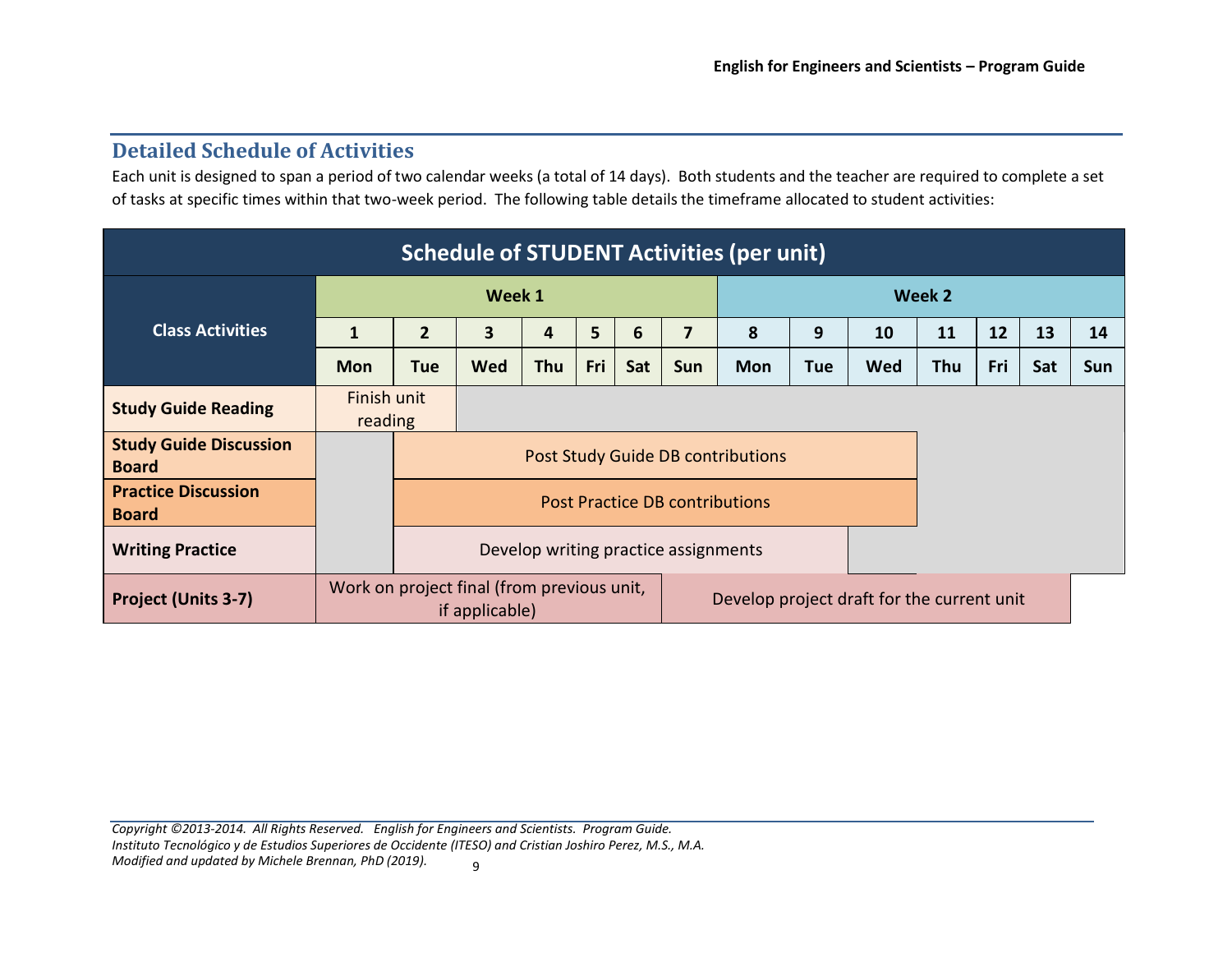## **Communication Best Practices**

When it comesto online learning, successful performance and an overall positive experience both depend on the level of communication that students are willing to engage in. An asynchronous online course can become quite challenging and therefore, it is important to establish some general guidelines and best practices in order to ensure an optimum and productive level of communication.

## • **Communicating in Public**

Whenever possible, it is best to communicate publicly so that everyone in class can benefit from the resolution of the issue discussed.

Students have the option to direct their inquiries to the designated forums (Latest News, Help, Study Guide Discussion Board, or Practice Discussion Board) in an "open" format, that is, addressed to anyone who might be willing to respond. **This is a great way to encourage communication amongst all classmates and deepen everyone's learning experience.**

Inquiries can also be directed publicly to the teacher who will respond within a reasonable amount of time. **It is important to indicate if the issue requires urgent attention.**

## • **Communicating in Private**

For matters of a more personal nature and that do not involve or affect other classmates, students may contact the teacher privately via his/her ITESO e-mail address. Face-to-face consultations via Skype may also be scheduled by requesting an appointment with the teacher via e-mail.

### • **Timing for Initiating and Responding to Inquiries**

As a courtesy to all participants and in order to engage in a productive learning experience, it is best to publish and answer all inquiries as soon as possible so that everyone affected can receive a prompt response. This way, confusing issues can be addressed with ample time for students to complete their assignments. For inquiries clearly directed to the instructor, if sent Monday through Friday morning, students can expect a response in 24 hours or less. For inquiries sent Friday afternoon through Sunday, students can expect an answer some time on the following Monday.

### • **Avoiding Repetitiveness**

An online course implies large amounts of reading. As a courtesy to all participants, it is very important for everyone to avoid repeating inquiries and other type of redundant information. Before posting to a discussion board or contacting the teacher, first make sure that the issue has not been brought up yet.

Likewise in terms of the **Discussion Board Contribution Ideas** that appear in each of the study guides, students are encouraged to minimize repetition by not posting about ideas for which several other students have already contributed. It is best to try to keep posts as original as possible and/or to expand upon the contributions of other participants.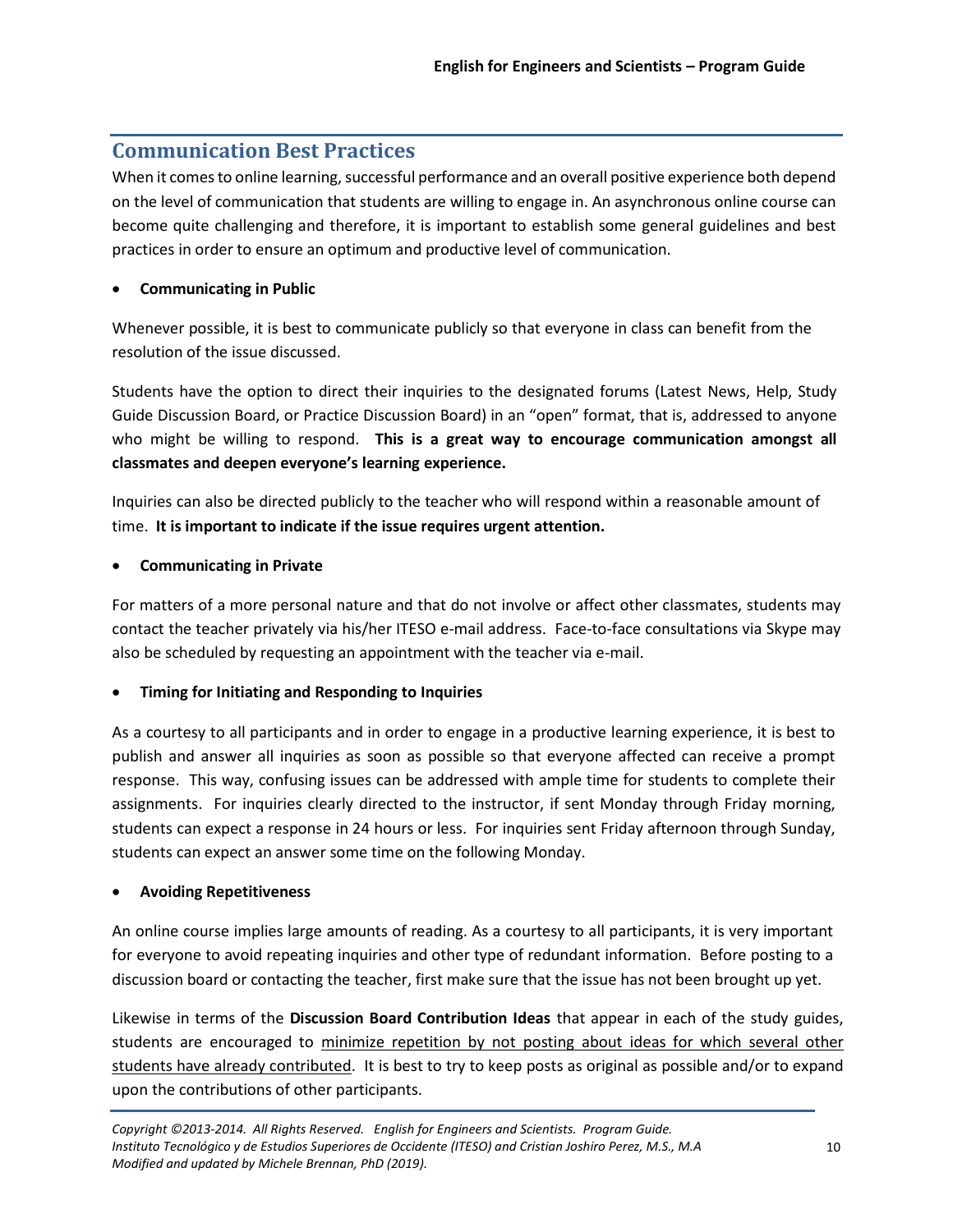## **Technical Support**

For problems exclusively related to the Moodle platform, send e-mail to [asesorianred@iteso.mx](mailto:asesorianred@iteso.mx) or follow the link below:

• [http://cursos2.iteso.mx](http://cursos2.iteso.mx/)

For other technical problems, such as, e-mail access, security, system access, networking issues, not being able to log into Moodle, etc., send e-mail to [esi@iteso.mx.](mailto:esi@iteso.mx.)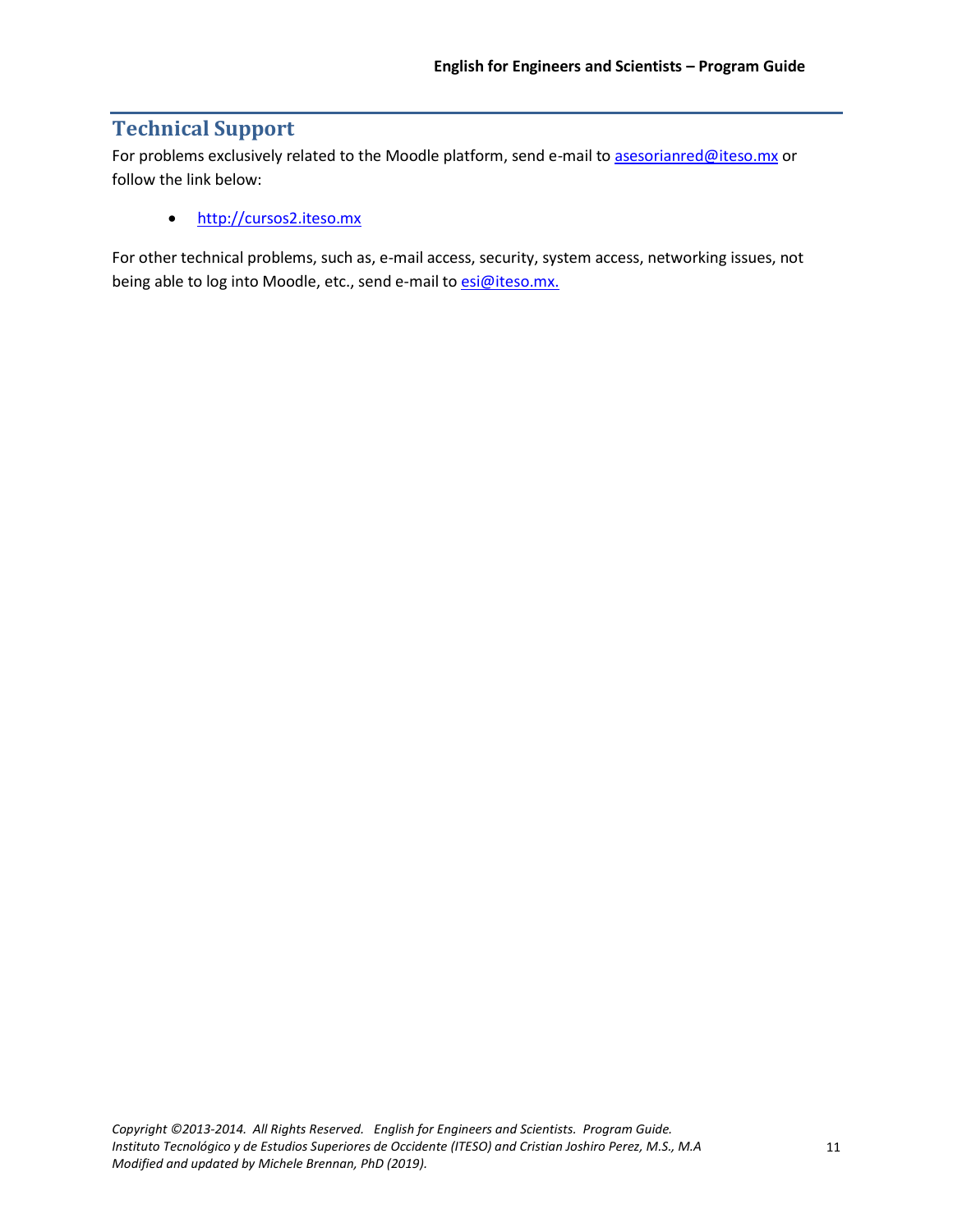# **Honestidad Académica**

Las bases de la honestidad académica parten de las Orientaciones Fundamentales del ITESO, en los "principios básicos que orientan nuestra pedagogía universitaria: Partimos de la certeza de que el hombre es esencialmente capaz de superarse, de llegar a ser verdadera y auténticamente hombre, creado como ha sido a imagen y semejanza de Dios y llamado a ser hijo suyo. De esta certeza arranca nuestra concepción de lo que es para nosotros la educación en la universidad y que sintéticamente expondremos a continuación. Por educación entendemos el proceso por el que la persona humana – física o moral – se supera a sí misma, se auto trasciende cada vez más." (OFIs, pp.14-15)

Por ende se espera que los miembros de la comunidad de aprendizaje contribuyan a la construcción de su ser y quehacer, haciendo su trabajo éticamente.

Las incidencias de deshonestidad académica o de fraude académico ocurren de diversas maneras. Algunas de ellas son:

- Copiar durante un examen, sea desde un acordeón, desde algún aparato o desde el examen de otro alumno, o prestarse a que su examen sea copiado por otro.
- Trabajar con otras personas cuando la tarea requiere trabajo individual, sean estas personas de la clase o no.
- Falsificar o inventar datos, resultados o fuentes de información.
- Reutilizar material preparado previamente para otras tareas o asignaturas y presentarlo como nuevo.
- Presentar el trabajo de otro, parcial o completo, en una tarea.
- Apropiarse de información, ideas, gráficas, imágenes, cuadros o lenguaje de otras personas y entregarlos como propios para cumplir con una tarea. De acuerdo con la Ley Federal del Derecho de Autor, esto es ilegal. **Tareas, presentaciones o proyectos adquiridos en parte o enteramente de fuentes comerciales, Internet, publicaciones, alumnos u otras fuentes y entregados como trabajo original de uno se considerará apropiación deshonesta, y por lo tanto, fraude académico, y recibirá calificación de cero sin posibilidad de reposición. Esto se aplicará si se trata de una oración, un párrafo o más en el trabajo que se entrega como propio.**
- Grabar el discurso o utilizar la imagen de una persona sin su autorización.
- Cualquiera de estos actos de deshonestidad recibirá una calificación de cero sin posibilidad de reposición. El alumno será notificado por escrito con copia al coordinador de carrera y al coordinador del programa.

#### **AVISO IMPORTANTE (imprimir, firmar, y mandar imagen escaneada al correo del profesor)**